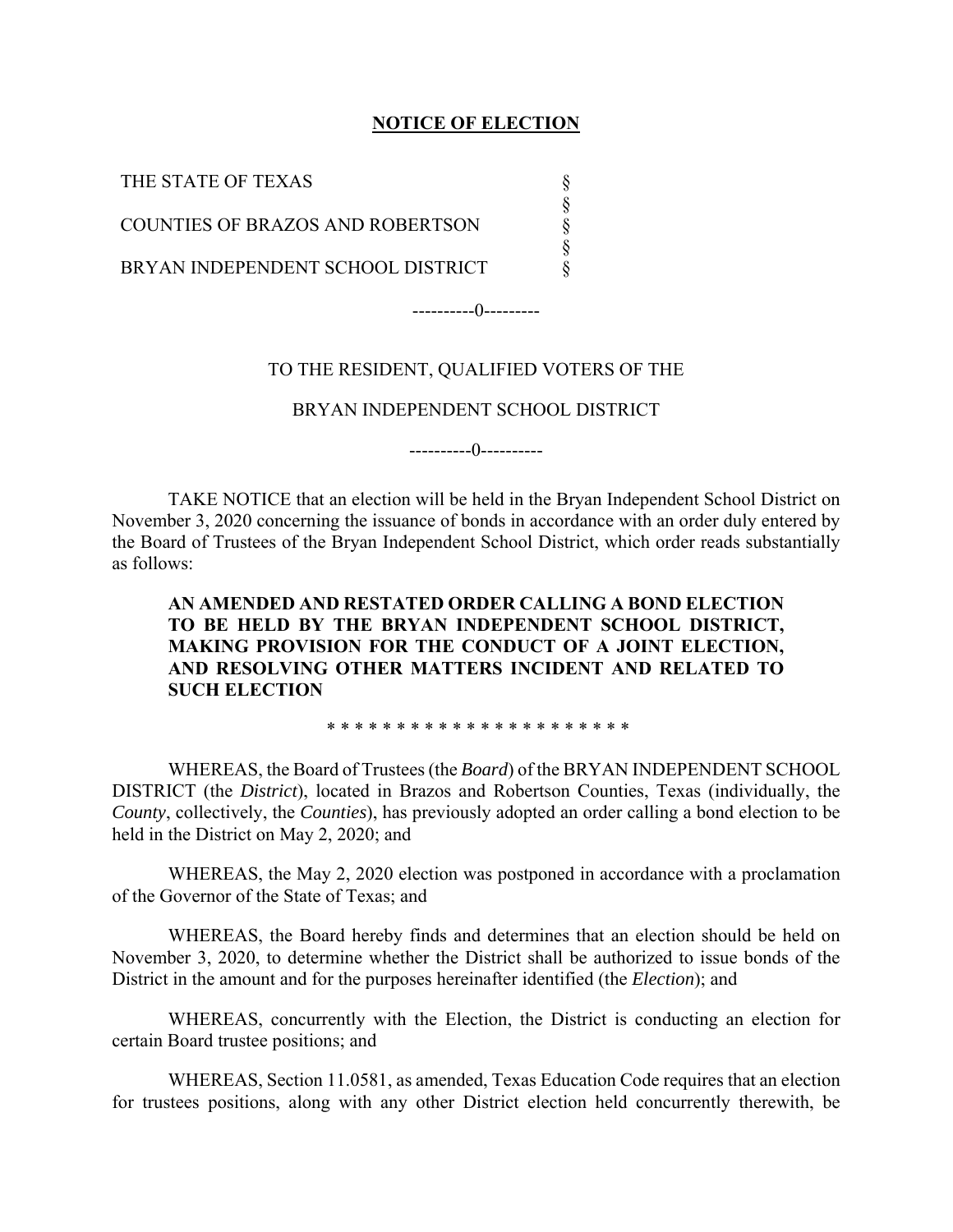conducted jointly with a municipality including territory of the District on Election Day (defined herein); and

WHEREAS, the District anticipates conducting its Board election jointly with the City of Bryan, Texas (the *City*), which is a municipality within the District, on Election Day only (and unless the City cancels its election, in which case the District's compliance with Section 11.0581, as amended, Texas Education Code is no longer required because of, as described above, impossibility), in a manner permitted under applicable Texas law; and

WHEREAS, the District will contract with the elections administrator of Brazos County and the elections administrator of Robertson County (individually, the *Administrator*; together, the *Administrators*) to conduct all aspects of the Election; and

WHEREAS, the Election will be conducted by each County and held jointly with other political subdivisions for which each County is also conducting their elections (such other political subdivisions, collectively, the *Participants*), as provided pursuant to the provisions of an election agreement and/or a joint election or similar agreement between or among (as applicable) the District, each County, and/or any Participants, entered into in accordance with the provisions of Section 271.002, as amended, Texas Election Code; and

WHEREAS, the Board hereby finds and determines that the necessity to construct various capital improvements within the District necessitates that it is in the public interest to call and hold the Election at the earliest possible date to authorize the issuance of general obligation bonds for the purposes hereinafter identified; and

WHEREAS, the Board hereby finds and determines that the anticipated capital improvements may be submitted to the qualified voters of the District as a single proposition as authorized by Section  $45.003(g)$  of the Code because these capital improvements will be predominantly used for educational and administrative purposes and are not the type of facilities described in Section  $45.003(g)(1-6)$ ; and

WHEREAS, the Board hereby finds and determines that the actions hereinbefore described are in the best interests of the residents of the District; now, therefore,

BE IT ORDERED BY THE BOARD OF TRUSTEES OF THE BRYAN INDEPENDENT SCHOOL DISTRICT THAT:

**Section 1**: Sections 1 through 15 of the order passed and approved by the Board on January 21, 2020, relating to calling a bond election to be held in the District on May 2, 2020 (the *Prior Bond Order*), are hereby amended and restated in their entirety as follows:

SECTION 1: The Election shall be held in the BRYAN INDEPENDENT SCHOOL DISTRICT on the 3rd day of November, 2020 (*Election Day*), which is a uniform election date under the Texas Election Code, as amended, and is 78 or more days from the date of the adoption of this order (the *Order*), for the purpose of submitting the following proposition to the qualified voters of the District: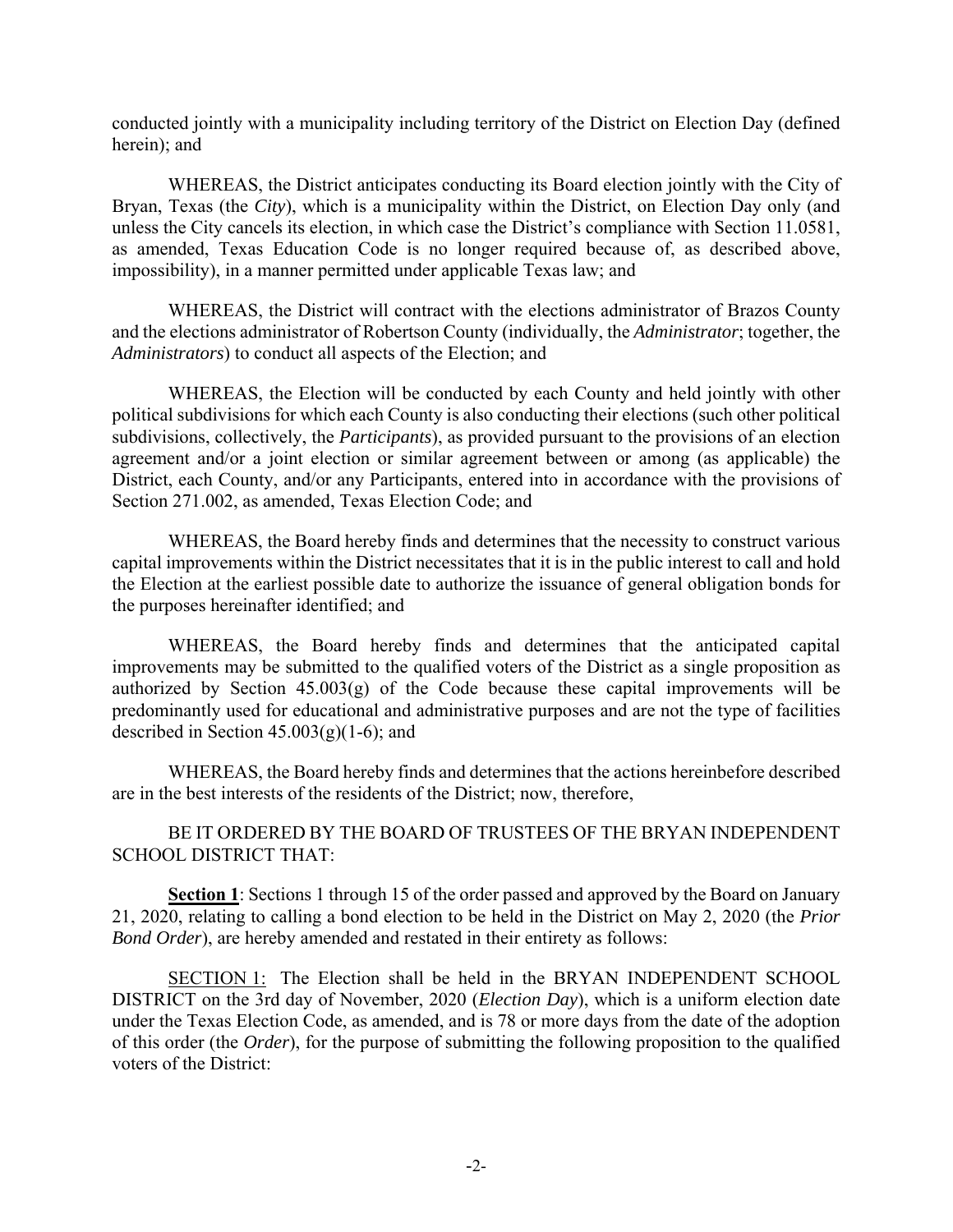#### PROPOSITION A

"Shall the Board of Trustees of the Bryan Independent School District be authorized to issue and sell bonds of the District in the principal amount not to exceed \$175,000,000 for the purposes of designing, constructing, renovating, improving, upgrading, updating, acquiring, and equipping school facilities (and any necessary or related removal of existing facilities), the purchase of the necessary sites for school facilities, and the purchase of new school buses, such bonds to mature serially or otherwise (not more than 40 years from their date) in accordance with law; any issue or series of such bonds to bear interest per annum at such rate or rates (fixed, floating, variable, or otherwise) as may be determined within the discretion of the Board of Trustees, provided that such rate or rates of interest shall not exceed the maximum rate per annum authorized by law at the time of the issuance of any issue or series of such bonds; and shall the Board of Trustees of the District be authorized to levy and pledge, and cause to be assessed and collected, annual ad valorem taxes on all taxable property in the District sufficient, without limit as to rate or amount, to pay the principal of and interest on the bonds and the cost of any credit agreements executed in connection with the bonds?"

SECTION 2: One or more school election precincts are hereby established for the purpose of holding the Election, and one or more polling places are hereby designated for holding the Election in the school election precincts as identified in Exhibit A to this Order (which is incorporated herein by reference for all purposes). At least 79 days prior to the scheduled Election Day, or as soon thereafter as is reasonably practicable, the President, Board of Trustees, the Superintendent of Schools, or the respective designees thereof, in coordination with the Administrators, will appoint the Presiding Judge, Alternate Presiding Judges, Election Clerks, and all other election officials for the Election, together with any other necessary changes to election practices and procedures and can correct, modify, or change the Exhibits to this Order based upon the final locations and times agreed upon by the District, the Administrators, and the Participants, if any and as applicable, to the extent permitted by applicable law.

A. The Presiding Judge shall appoint not less than two resident qualified voters of the District to act as clerks in order to properly conduct the Election. To the extent required by the Texas Election Code, as amended, or other applicable law, the appointment of these clerks must include a person fluent in the Spanish language to serve as a clerk to render oral aid in the Spanish language to any voter desiring such aid at the polls on Election Day. If the Presiding Judge appointed actually serves, the Alternate Presiding Judge shall serve as one of the clerks. In the absence of the Presiding Judge, the Alternate Presiding Judge shall perform the duties of the Presiding Judge of the election precinct.

B. On Election Day, the polls shall be open as designated on Exhibit A.

Brazos County participates in the Countywide Polling Place Program under Section 43.007, as amended, Texas Election Code, meaning that any District voter registered in Brazos County can vote in the Election at any polling place identified in Exhibit A.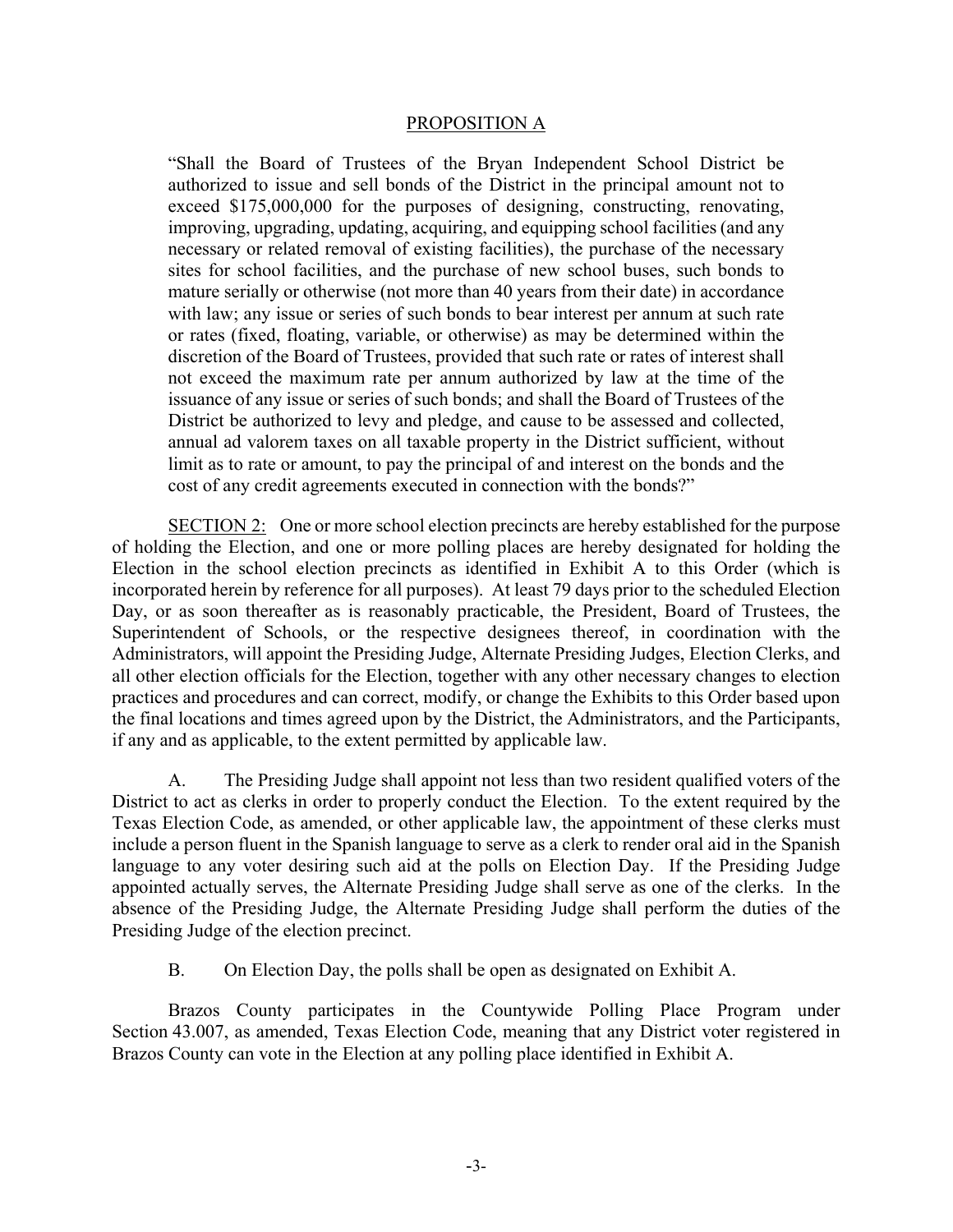C. The main early voting location is designated in Exhibit B to this Order (which is incorporated herein by reference for all purposes). The individual named as the Early Voting Clerk as designated in Exhibit B is hereby appointed as the Early Voting Clerk to conduct such early voting in the Election. The Early Voting Clerk shall appoint the Deputy Early Voting Clerks. This office or place shall remain open to permit early voting on the days and at the times as stated in Exhibit B. Early voting shall commence as provided on Exhibit B and continue through the date set forth on Exhibit B, all as provided by the provisions of the Texas Election Code, as amended.

Additionally, permanent and/or temporary branch offices for early voting by personal appearance may be established and maintained in accordance with the Texas Election Code. In the event such permanent and/or temporary branch locations are established, information regarding the locations, dates, and hours of operation for early voting at these offices shall be determined by the Administrators, as identified in Exhibit B hereto.

The District authorizes each Administrator to establish an Early Voting Ballot Board for the purpose of processing early voting results. The individual designated in Exhibit B as the Presiding Judge of an Early Voting Ballot Board is hereby appointed the Presiding Judge of the indicated Early Voting Ballot Board. The Presiding Judge shall appoint not less than two resident qualified voters of the District to serve as members of each such Early Voting Ballot Board.

SECTION 3: Electronic voting machines may be used in holding and conducting the Election on Election Day; provided, however, in the event the use of such electronic voting machines is not practicable, the Election may be conducted on Election Day by the use of paper ballots (except as otherwise provided in this section). Electronic voting machines or paper ballots may be used for early voting by personal appearance (except as otherwise provided in this section). Pursuant to Section 61.012, as amended, Texas Election Code, the District shall provide at least one accessible voting system in each polling place used in the Election. Such voting system shall comply with Texas and federal laws establishing the requirement for voting systems that permit voters with physical disabilities to cast a secret ballot. Any legally permissible voting method may be used for early voting and Election Day voting by personal appearance. Certain early voting may be conducted by mail.

SECTION 4: The District is authorized to utilize a Central Counting Station (the *Station*) as provided by Section 127.001, *et seq.*, as amended, Texas Election Code. The Administrator, or the designee thereof, is hereby appointed as the Manager of the Station, who will establish a written plan for the orderly operation of the Station in accordance with the provisions of the Texas Election Code. The Board hereby authorizes the Administrator, or the designee thereof, to appoint the Presiding Judge of the Station, the Tabulation Supervisor, and the Programmer for the Station and may appoint Station clerks as needed or desirable. The Administrator will publish (or cause to be published) notice and conduct testing on the automatic tabulation equipment relating to the Station and conduct instruction for the officials and clerks for the Station in accordance with the provisions of the Texas Election Code.

SECTION 5: The official ballot shall be prepared in accordance with the provisions of the Texas Election Code, as amended, so as to permit voters to vote "FOR" or "AGAINST" the aforesaid measure which shall appear on the ballot substantially as follows: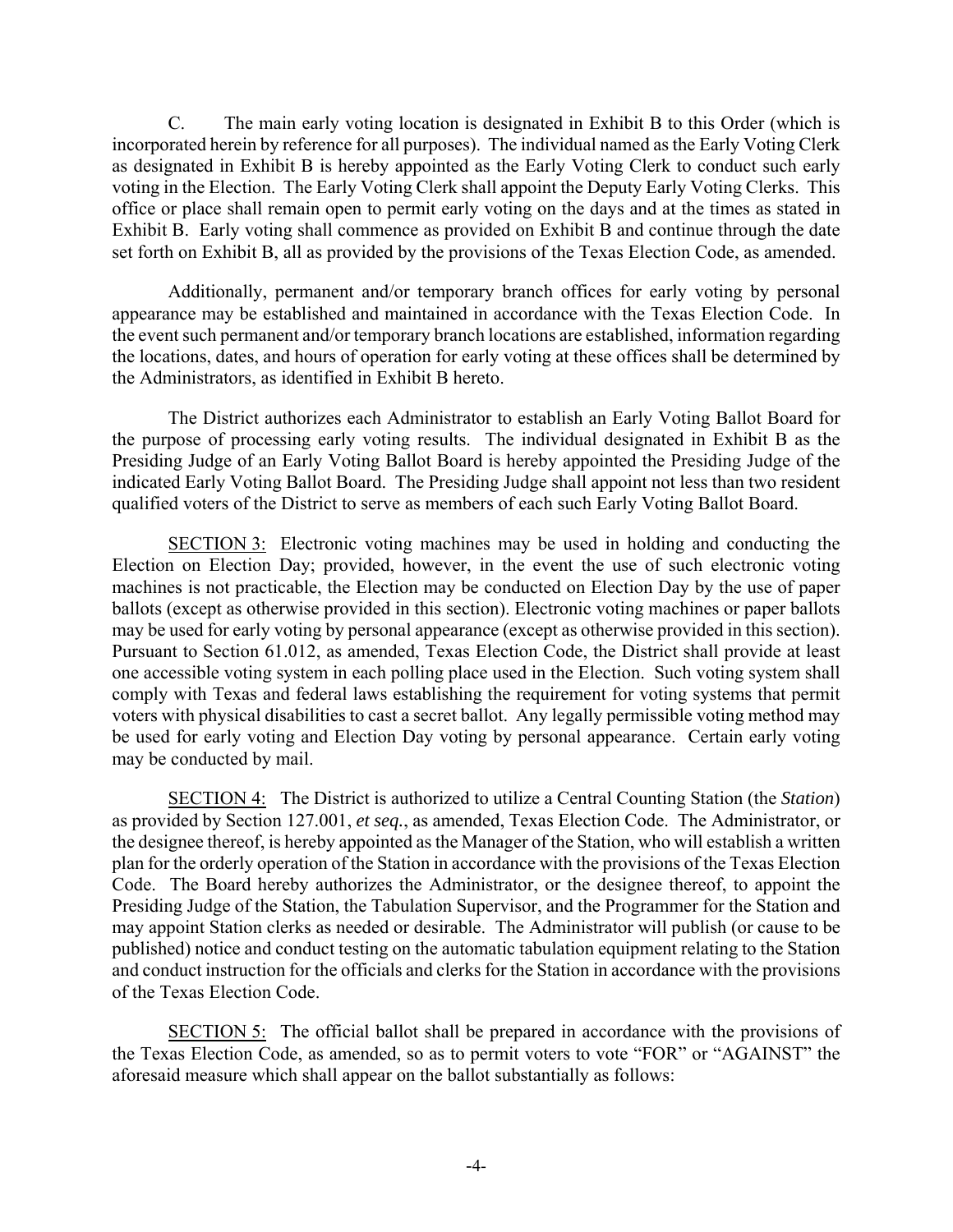#### PROPOSITION A

"THE ISSUANCE OF \$175,000,000 OF BONDS BY THE BRYAN INDEPENDENT SCHOOL DISTRICT FOR SCHOOL FACILITIES, LAND, AND BUSES, AND THE IMPOSITION OF A TAX SUFFICIENT TO PAY THE PRINCIPAL OF AND INTEREST ON THE BONDS. THIS IS A PROPERTY TAX INCREASE."

SECTION 6: All resident, qualified voters of the District shall be permitted to vote at the Election, and on Election Day, such voters shall vote at the designated polling place. The Election shall be held and conducted in accordance with the provisions of the Texas Election Code, as amended, except as modified by the provisions of the Texas Education Code, as amended, and as may be required by law. To the extent required by law, all election materials and proceedings relating to the Election shall be printed in both English and Spanish.

SECTION 7: Notice of election, including a Spanish translation thereof, shall be published at least one time in a newspaper of general circulation in the District, with such publication occurring not more than 30 days and not less than 10 days before Election Day. Moreover, a substantial copy of this Order and the voter information attached as Exhibit C, including a Spanish translation thereof, shall be posted (i) on the bulletin board used for posting notices of Board meetings not less than 25 days prior to Election Day, (ii) in three additional public places within the District's boundaries not later than 25 days prior to Election Day, (iii) in a prominent location at each polling place on Election Day and during early voting, and (iv) in a prominent location on the District's internet website not less than 25 days prior to Election Day. A sample ballot shall be posted on the District's internet website not less than 25 days prior to Election Day.

SECTION 8: As required by and in accordance with Section 3.009(b)(5) and (7) through (9) of the Texas Election Code, the District, as of the date of this order, had outstanding an aggregate principal amount of debt equal to \$191,485,000; the aggregate amount of the interest owed on such District debt obligations, through respective maturity, totaled \$57,875,744; and the District levied an ad valorem debt service tax rate for its outstanding debt obligations of \$0.28 per \$100 of taxable assessed valuation. The District estimates an ad valorem debt service tax rate of \$0.275 per \$100 of taxable assessed valuation if the bonds that are the subject of the Election are approved and are issued (taking into account the outstanding District bonds and bonds that are the subject of this Election, but not future bond authorizations of the District). The bonds that are the subject of this Election shall mature serially or otherwise over a specified number of years (but not more than 40 years from their date), as prescribed by applicable Texas law, though the District estimates that, based on current bond market conditions, such bonds will amortize over a 30-year period from their respective date of issue. The foregoing estimated tax rate and amortization period are only estimates, provided for Texas statutory compliance, and do not serve as a cap on any District ad valorem tax rate or the amortization period for bonds that are the subject of this Election.

SECTION 9: The Board authorizes the President, Board of Trustees, the Superintendent of Schools, or the respective designee of either of such parties, to negotiate and enter into one or more joint election agreements, election services contracts, and/or similar contracts or agreements with the Counties, acting by and through the Administrators, and any Participants if desired or if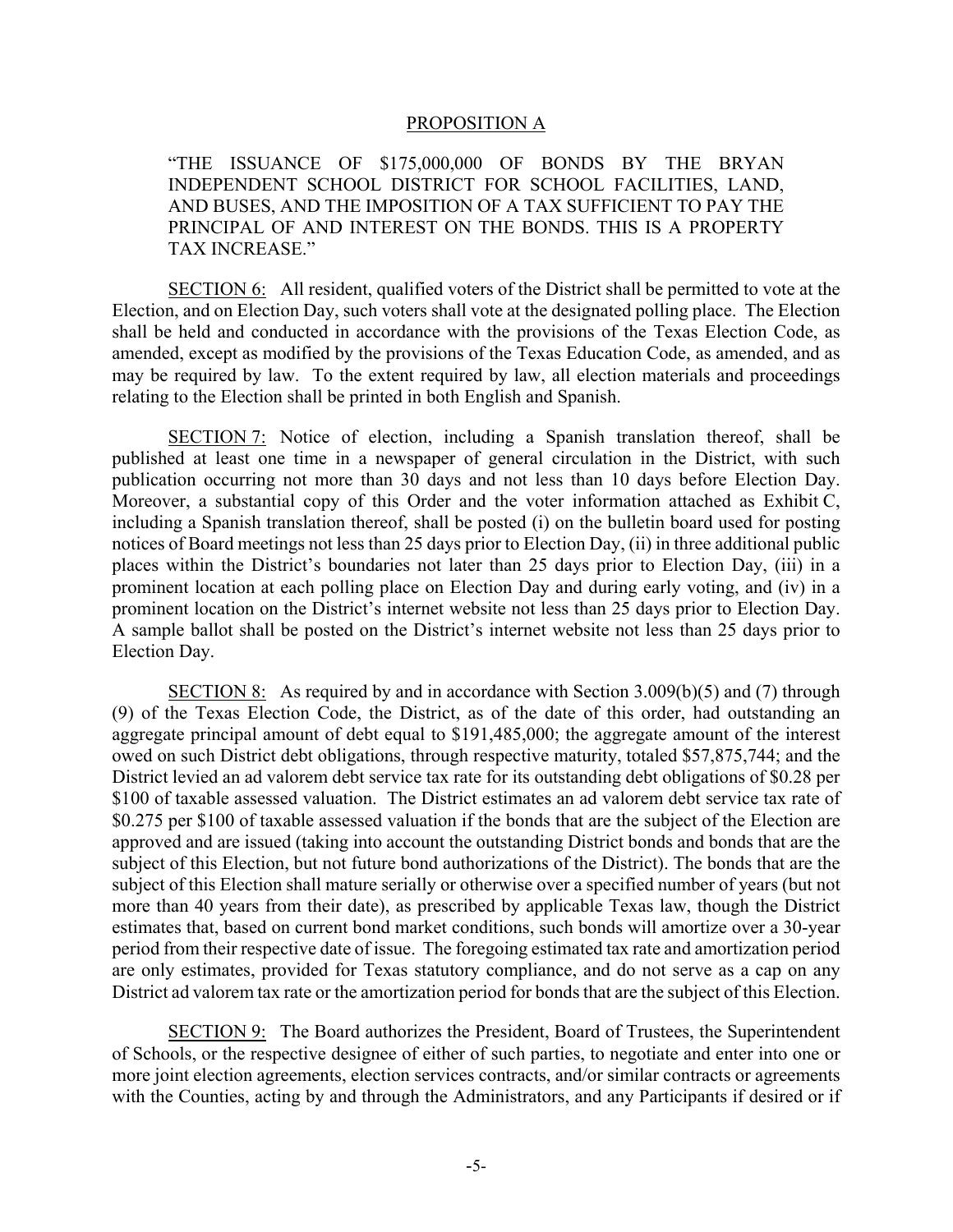required to comply with applicable law, as permitted and in accordance with the provisions of the Texas Election Code, as amended. In addition, the Board authorizes the President, Board of Trustees, the Superintendent of Schools, or the respective designee of either of such parties to make such technical modifications to this Order that are necessary for compliance with applicable Texas or federal law or to carry out the intent of the Board, as evidenced herein.

SECTION 10: The recitals contained in the preamble hereof are hereby found to be true, and such recitals are hereby made a part of this Order for all purposes and are adopted as a part of the judgment and findings of the Board.

SECTION 11: All orders and resolutions, or parts thereof, which are in conflict or inconsistent with any provision of this Order are hereby repealed to the extent of such conflict, and the provisions of this Order shall be and remain controlling as to the matters ordered herein.

SECTION 12: This Order shall be construed and enforced in accordance with the laws of the State of Texas and the United States of America.

SECTION 13: It is officially found, determined, and declared that the meeting at which this Order is adopted was open to the public and public notice of the time, place, and subject matter of the public business to be considered at such meeting, including this Order, was given, all as required by Chapter 551, as amended, Texas Government Code.

SECTION 14: If any provision of this Order or the application thereof to any person or circumstance shall be held to be invalid, the remainder of this Order and the application of such provision to other persons and circumstances shall nevertheless be valid, and the Board hereby declares that this Order would have been enacted without such invalid provision.

SECTION 15: This Order shall be in force and effect from and after its final passage, and it is so ordered.

**Section 2**: Except as hereby amended and restated, all of the provisions of the Prior Bond Order are hereby ratified, confirmed, and readopted and any provisions of or actions taken in connection with the Prior Bond Order are hereby repealed and rescinded to the extent they are in conflict with the provisions of this Order.

**Section 3**: Public Meeting. It is official found, determined, and declared that the meeting at which this Order is adopted was open to the public and public notice of the time, place, and subject matter of the public business to be considered at such meeting, including this Order, was given, all as required by Texas Government Code, Chapter 551, as amended and as in effect on the date hereof.

\* \* \*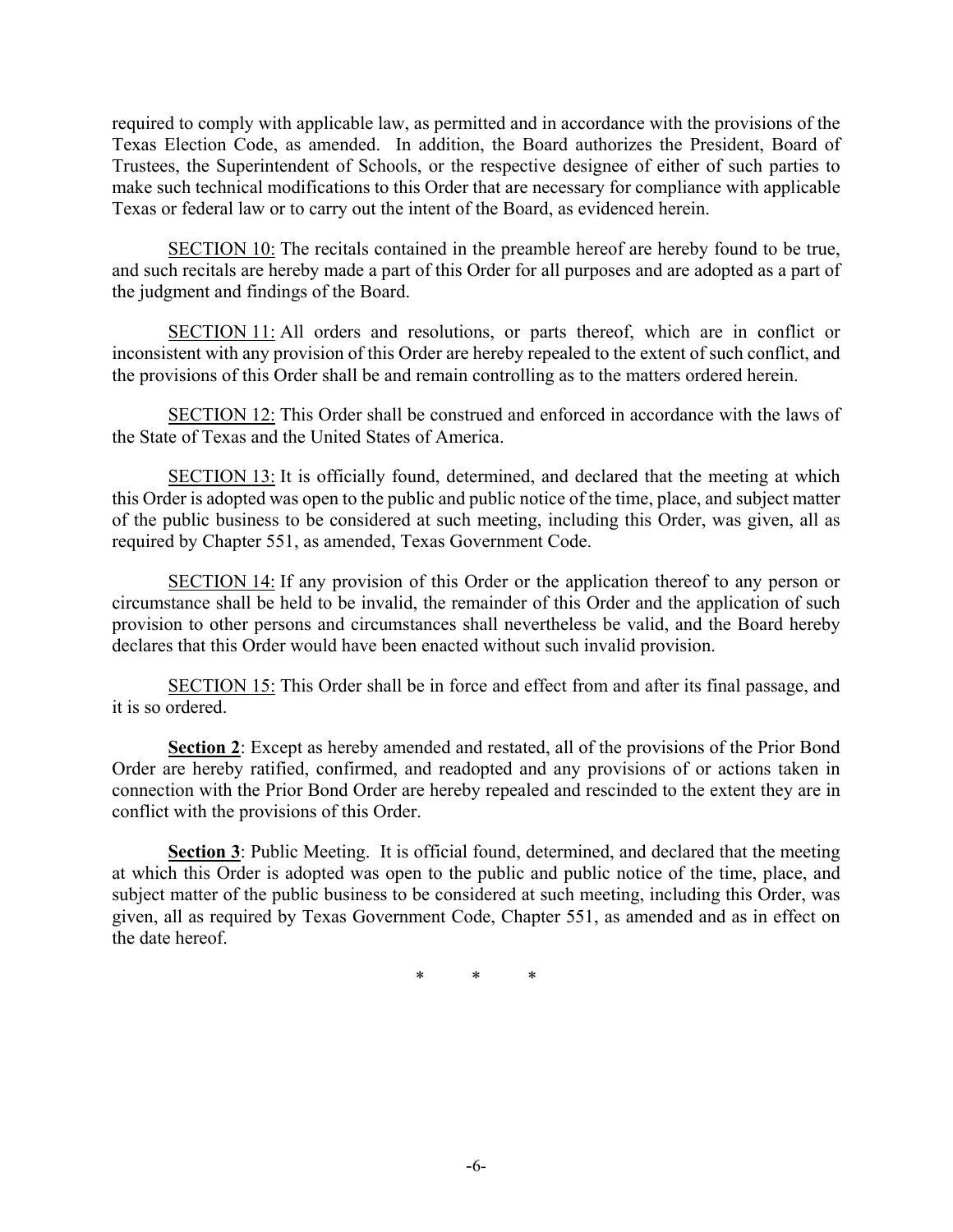PASSED AND APPROVED, this the 3rd day of August, 2020.

 $\overline{a}$ 

# BRYAN INDEPENDENT SCHOOL DISTRICT

Mark McCall President, Board of Trustees

ATTEST:

 $\overline{a}$ 

Felicia Benford Secretary, Board of Trustees

(DISTRICT SEAL)

[Signature Page to Bryan Independent School District Bond Election Order]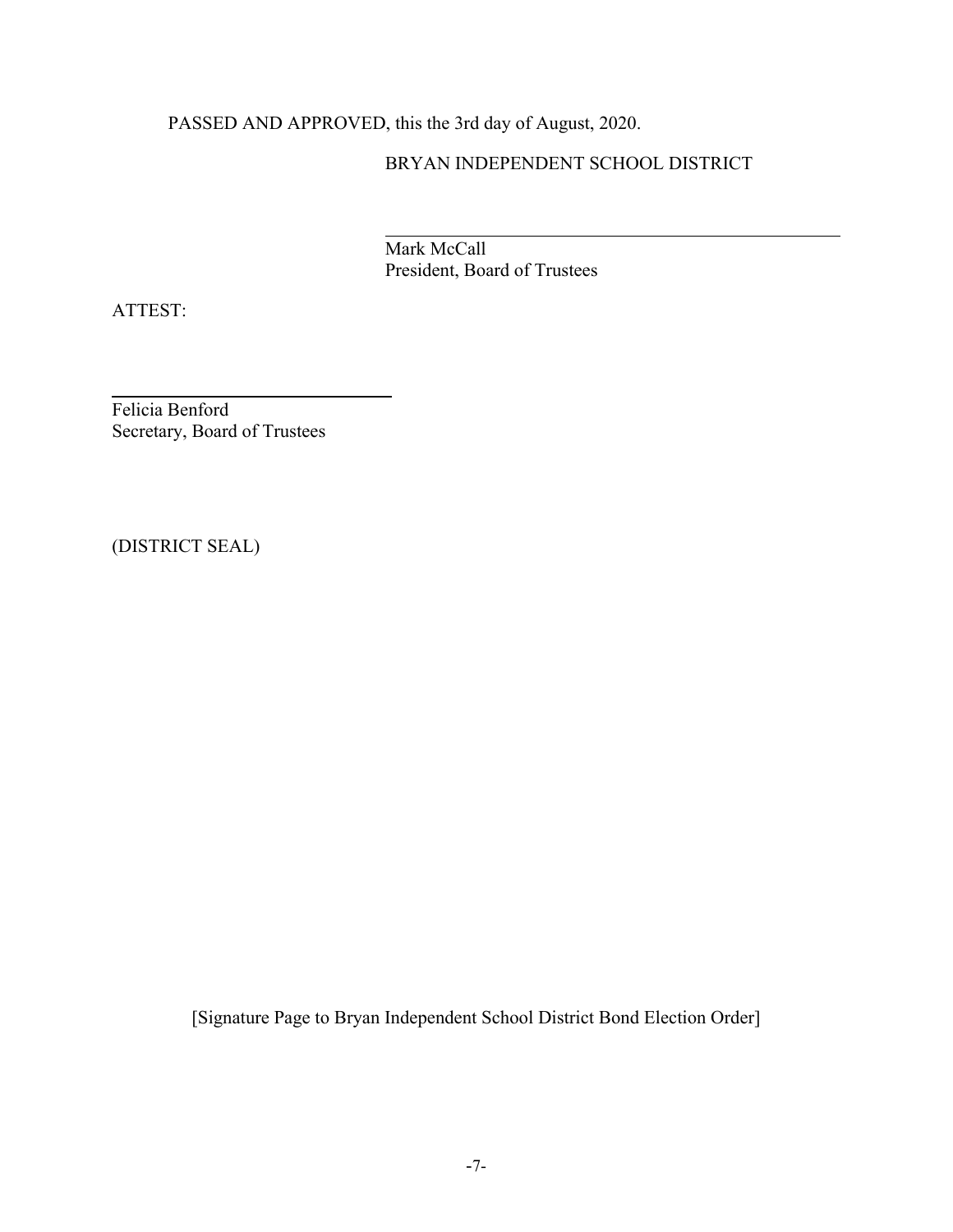## **Exhibit A**

## **ELECTION DAY PRECINCT AND POLLING INFORMATION**

Election Day: Tuesday, November 3, 2020

Election Day Polling Locations open from 7 a.m. to 7 p.m. Presiding Judges and Alternates: to be determined by the Administrators

### **Brazos County**

Locations of Brazos County Vote Centers:

| <b>Number</b>  | <b>Vote Center</b>                             | <b>Address</b>                            |
|----------------|------------------------------------------------|-------------------------------------------|
| $\mathbf{1}$   | Millican Community Center                      | 22284 Pierce Street, Millican             |
|                | <b>College Station Utilities Mtg &amp; Tng</b> |                                           |
| $\overline{2}$ | Facility                                       | 1603 Graham Rd, College Station           |
| 3              | Galilee Baptist Church                         | 804 N Logan Street, Bryan                 |
| 4              | Zion Church of Kurten                          | 977 N FM 2038, Kurten                     |
| 5              | Parkway Baptist Church                         | 1501 Southwest Pkwy, College Station      |
| 6              | College Heights Assembly of God                | 4100 Old College Rd, Bryan                |
| $\overline{7}$ | First Baptist Church - Bryan                   | 3100 Cambridge Dr, Bryan                  |
| 8              | Beacon Baptist Church                          | 2001 E Villa Maria Rd, Bryan              |
| 9              | <b>Bryan Ballroom</b>                          | 703 Palasota Street, Bryan                |
| 10             | Brazos County Admin. Bldg.**                   | 200 S Texas Ave, Bryan                    |
| 11             | Rudder Exhibit Hall**                          | 401 Joe Routt Blvd, College Station       |
| 12             | <b>GW Williams Tabernacle</b>                  | 311 Waco St/1216 Eureka St, Bryan         |
| 13             | Texas A&M College of Medicine**                | 8447 Riverside Parkway, Bryan             |
| 14             | Lincoln Center                                 | 1000 Eleanor, College Station             |
| 15             | <b>College Station City Hall</b>               | 1101 Texas Ave, College Station           |
| 16             | College Station ISD Admin Bldg.                | 1812 Welsh, College Station               |
| 17             | Fellowship Freewill Baptist Church             | 1228 W Villa Maria Rd, Bryan              |
| 18             | Castle Heights Baptist Church                  | 4504 E Hwy 21, Bryan                      |
|                | A&M Church of Christ                           |                                           |
| 20             | Commons/Refinery                               | 2475 Earl Rudder Freeway, College Station |
| 21             | <b>Christ United Methodist Church</b>          | 4201 State Hwy 6, College Station         |
| 22             | Arena Hall                                     | 2906 Tabor Rd, Bryan                      |
| 23             | <b>Brazos Center</b>                           | 3232 Briarcrest Dr, Bryan                 |
| 24             | <b>Wellborn Community Center</b>               | 4119 W Greens Prairie Rd, Wellborn        |
| 25             | Living Hope Baptist Church                     | 4170 State Hwy 6 South, College Station   |
| 26             | Church of the Nazarene                         | 2122 E William J Bryan Pkwy, Bryan        |

Brazos County participates in the Countywide Polling Place program under Section 43.007, as amended, Texas Election Code. Registered voters of this County will be able to cast their Election Day ballots at any of the Vote Centers identified above.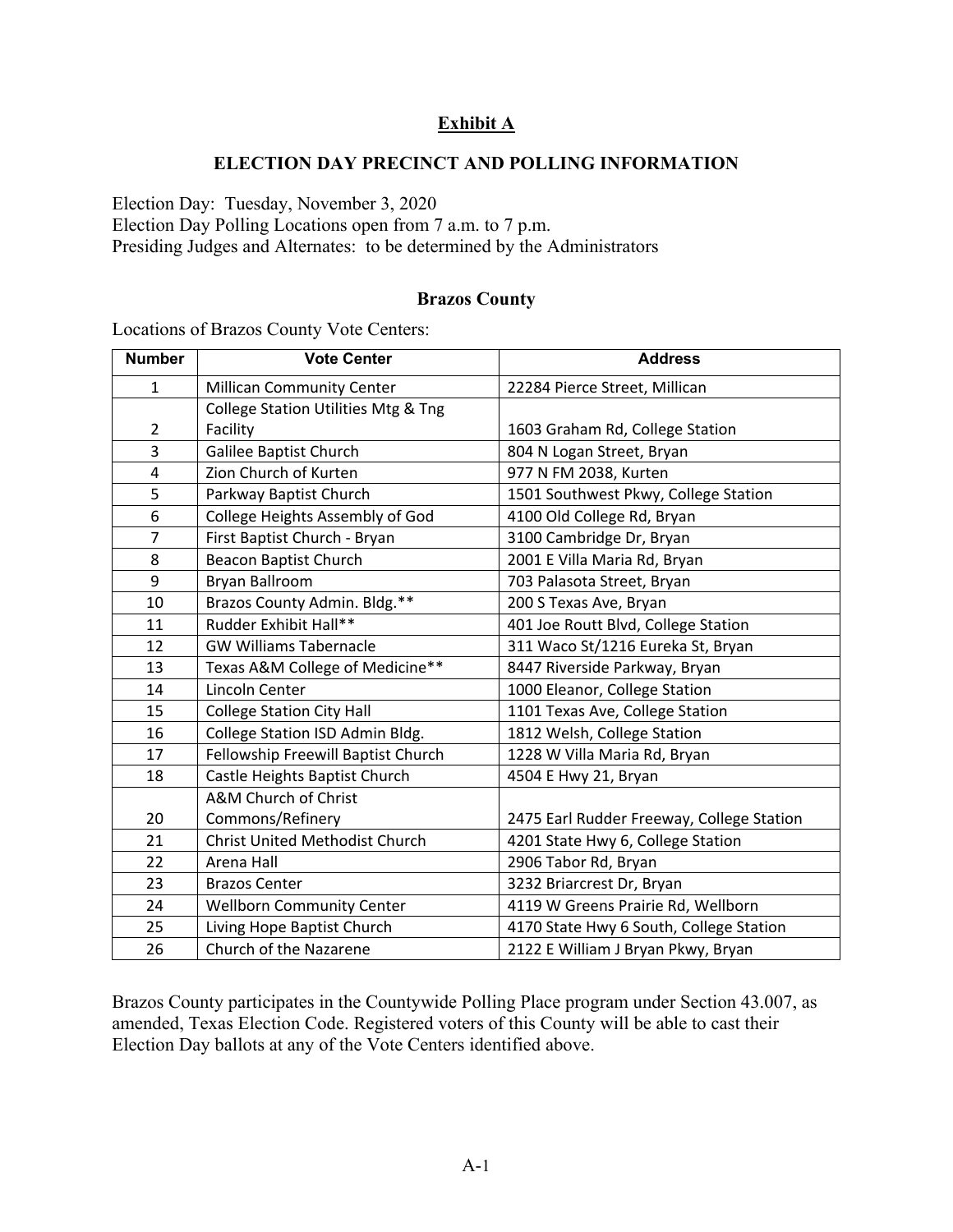# **Robertson County**

[to be provided by the Robertson County Elections Administrator]

 *[The remainder of this page intentionally left blank.]*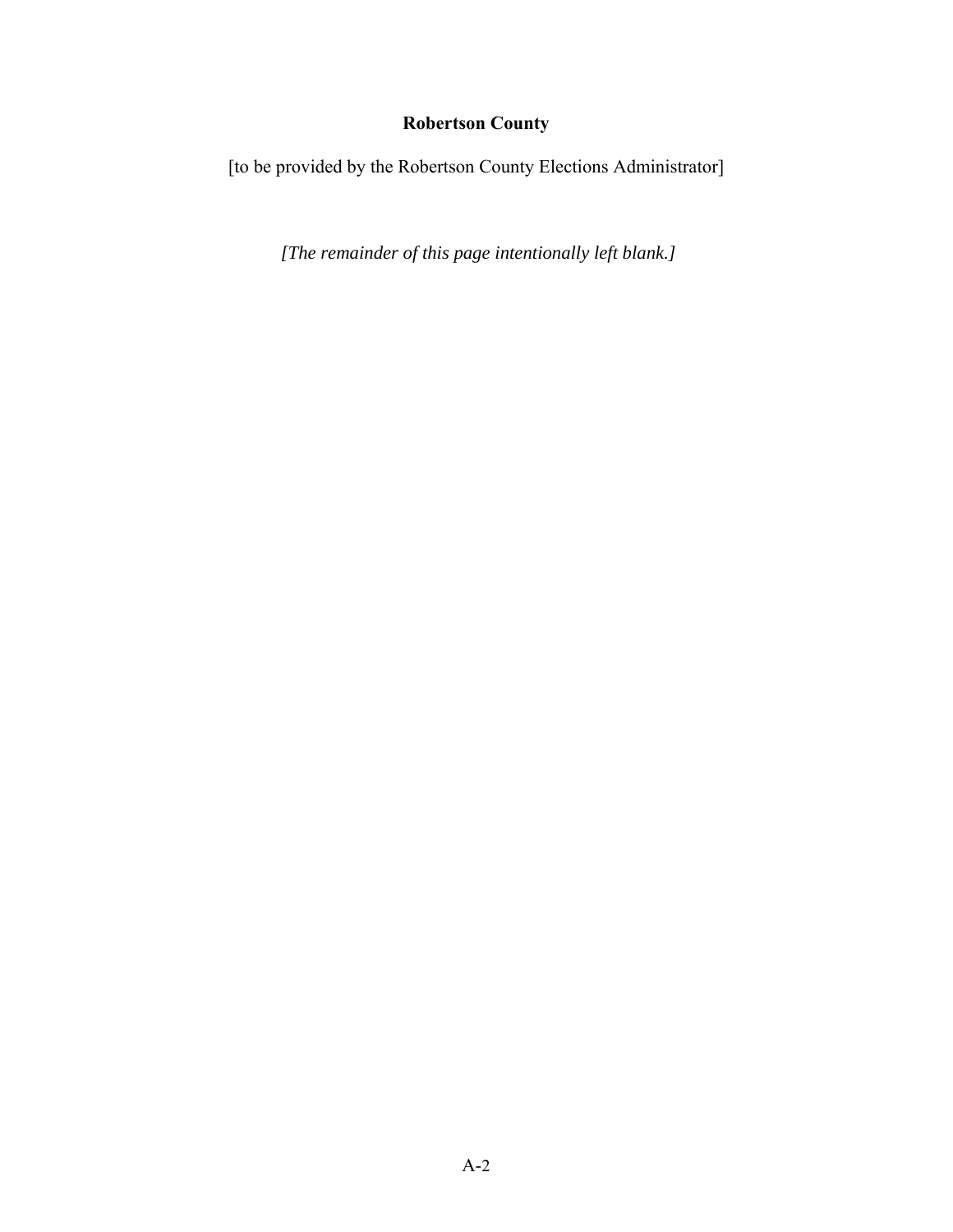## **Exhibit B**

## **EARLY VOTING**

Early voting is on the following dates: Tuesday, October 13, 2020 through Saturday, October 17, 2020, Monday, October 19, 2020 through Friday, October 23, 2020, and Monday, October 26, 2020 through Friday, October 30, 2020.

Voters entitled to vote an early ballot by personal appearance may do so at any Early Voting site in their County of registration.

Applications for voting by mail should be received no later than the close of business (5:00 pm) on Friday, October 23, 2020. If an application for ballot by mail is faxed or emailed (or if a federal postcard application is faxed), the applicant must also mail the original application so that the early voting clerk receives the original no later than four days after receiving the emailed or faxed copy.

#### **Brazos County**

Early Voting Clerk: Trudy Hancock, 300 E William J Bryan Parkway, Suite 100, Bryan, Texas 77803. Presiding Judge of the Early Voting Ballot Board: to be determined by Trudy Hancock.

Brazos County Administration Building, 200 S. Texas Ave., Bryan, Texas 77803 Brazos County Arena Hall, 2906 Tabor Road, Bryan, Texas 77856 Galilee Baptist Church, 804 N. Logan Street, Bryan, Texas 77803 College Station Utilities Meeting/Training Facility, 1603 Graham Road, College Station, Texas 77845 Memorial Student Center (MSC), Texas A&M University, Room L504, College Station, Texas 77843

| Tuesday, October 13, 2020 through Friday, October 16, 2020 | $8:00$ am $-5:00$ pm |
|------------------------------------------------------------|----------------------|
| Saturday, October 17, 2020                                 | $8:00$ am $-5:00$ pm |
| Monday, October 19, 2020 through Friday, October 23, 2020  | $8:00$ am $-5:00$ pm |
| Saturday, October 24, 2020                                 | $7:00$ am $-7:00$ pm |
| Sunday, October 25, 2020                                   | 10:00 am $-$ 3:00 pm |
| Monday, October 26, 2020 through Friday, October 30, 2020  | $7:00$ am $-7:00$ pm |
|                                                            |                      |

Applications for early voting by mail should be sent to:

Brazos County Election Administrator Attn: Trudy Hancock 300 E William J Bryan Parkway, Suite 100, Bryan, Texas 77803 979-361-5770 – Phone  $979-361-5779 - Fax$ thancock@brazoscountytx.gov

*[The remainder of this page intentionally left blank.]*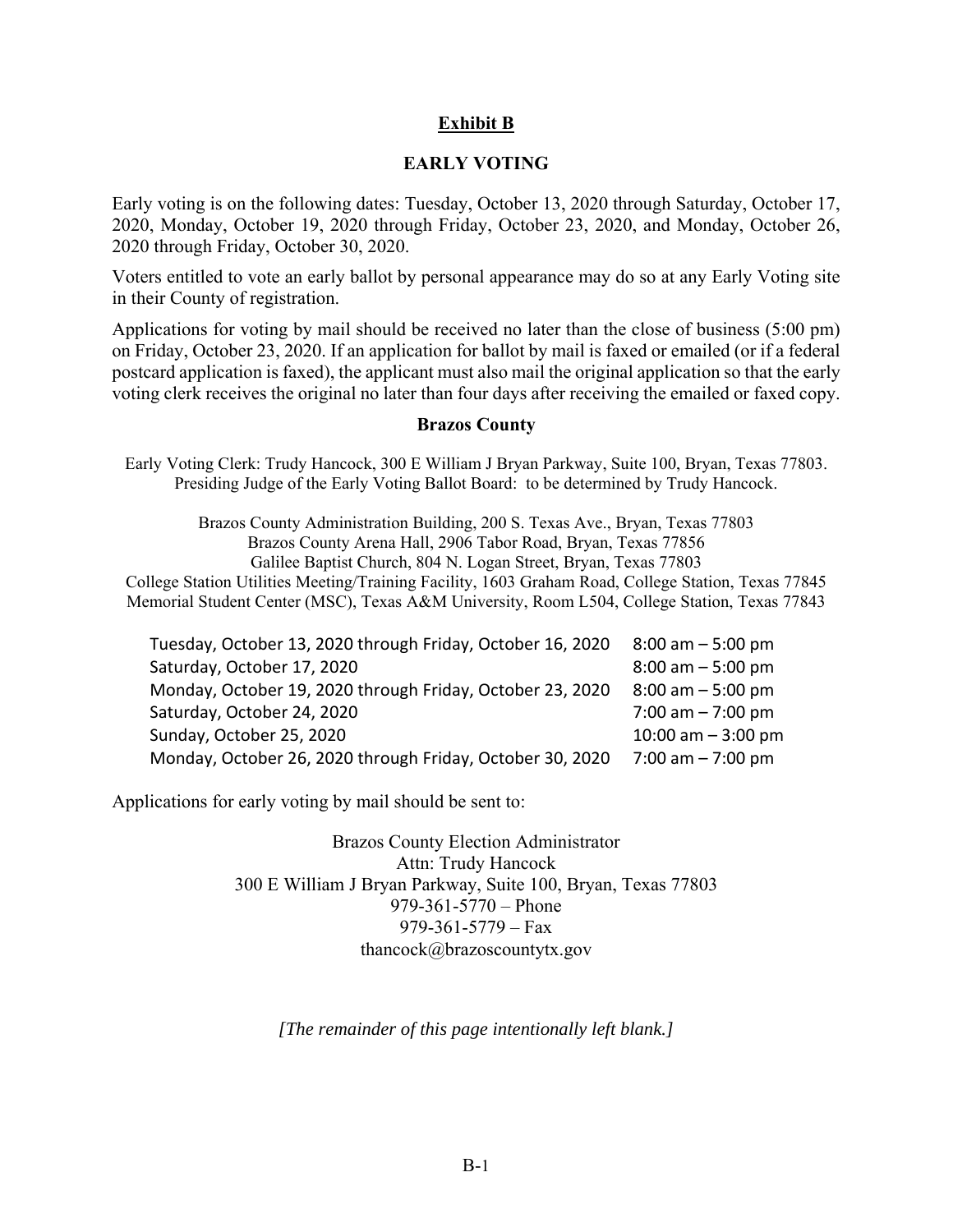## **Robertson County**

Early Voting Clerk: Rebekah Callaway, 601 N. Hearne Street, Franklin, Texas 77856. Presiding Judge of the Early Voting Ballot Board: to be determined by Rebekah Callaway.

[Robertson County Elections Center, 601 N. Hearne Street, Franklin, Texas 77856]

[to come from the Robertson County Elections Administrator]

Applications for early voting by mail should be sent to: Rebekah Callaway, P.O. Box 819, Franklin, Texas 77856; fax: 979-828-4584; email: elections.dept@co.robertson.tx.us.